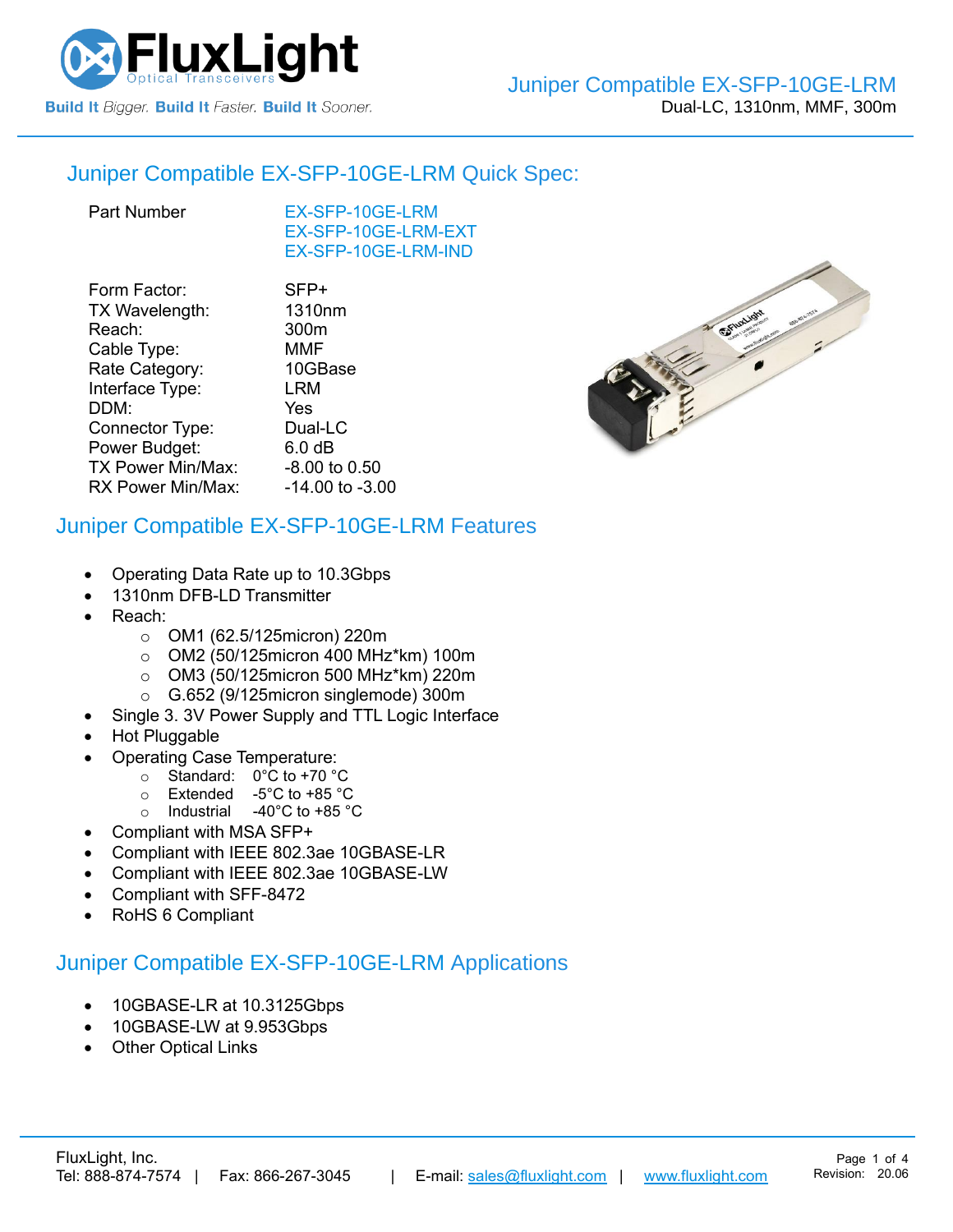

# Juniper Compatible [EX-SFP-10GE-LRM](https://www.fluxlight.com/ex-sfp-10ge-lrm/) Specification

## Electrical Characteristics (Condition: Ta=TOP)

| <b>Parameter</b>                  | <b>Symbol</b> | Min.        | <b>Typ</b> | Max.      | <b>Unit</b> | <b>Notes</b>                          |
|-----------------------------------|---------------|-------------|------------|-----------|-------------|---------------------------------------|
| CML Inputs (Differential)         | Vin           | 150         |            | 1200      | $mV$ p-p    | AC coupled inputs                     |
| <b>Supply Current</b>             | <b>ICC</b>    |             |            | 300       | mA          |                                       |
| Input Impedance (Differential)    | Zin           | 85          | 100        | 115       | ohm         | $\text{Rin} > 100 \text{ kohm } @$ DC |
| Tx Disable Input Voltage - Low    | VIL           | $\mathbf 0$ |            | 0.8       | V           |                                       |
| Tx Disable Input Voltage - High   | <b>VIH</b>    | 2.0         |            | 3.45      | V           |                                       |
| Tx Fault Output Voltage - Low     | <b>VOL</b>    | $\mathbf 0$ |            | 0.5       | V           |                                       |
| Tx Fault Output Voltage - High    | <b>VOH</b>    | 2.0         |            | $Vcc+0.3$ | V           |                                       |
| <b>CML Outputs (Differential)</b> | Vout          | 350         |            | 700       | mV pp       | AC coupled outputs                    |
| Output Impedance (Differential)   | Zout          | 85          | 100        | 115       | ohms        |                                       |
| Rx LOS Output Voltage-Low         | <b>VOL</b>    | 0           |            | 0.5       | $\vee$      |                                       |
| Rx LOS Output Voltage-High        | <b>VOH</b>    | 2.5         |            |           | $\vee$      |                                       |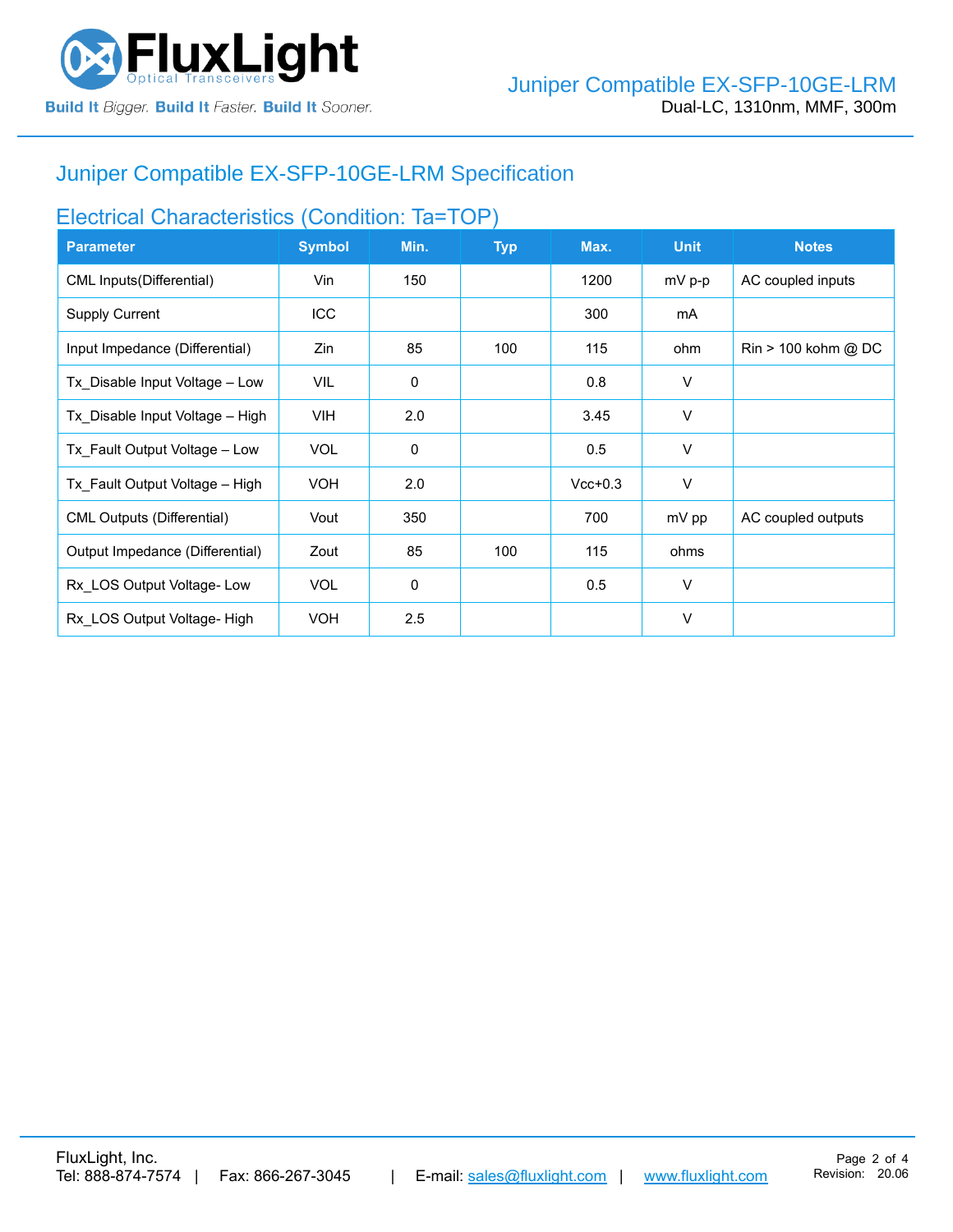

# Optical Characteristics (Condition: Ta=TOP)

| <b>TX</b>                            |         |                      |                          |                          |                              |              |  |
|--------------------------------------|---------|----------------------|--------------------------|--------------------------|------------------------------|--------------|--|
| <b>Parameter</b>                     |         | <b>Symbol</b>        | <b>Min</b>               | <b>Typ</b>               | <b>Max</b>                   | <b>Unit</b>  |  |
| Data Rate                            |         |                      | $\blacksquare$           | 10.3                     | $\overline{a}$               | Gb/s         |  |
| 9µm Core Diameter SMF                |         |                      |                          | 10                       |                              | Km           |  |
| Centre wavelength                    |         | λс                   | 1270                     | 1310                     | 1355                         | nm           |  |
| Output Spectral Width(-20dB)         |         | $\triangle\lambda$   | $\overline{\phantom{a}}$ | $\overline{\phantom{a}}$ | 1                            | nm           |  |
| Average Output Power                 |         | $P_{out}$            | -8                       | $\blacksquare$           | $+0.5$                       | dBm          |  |
| <b>Extinction Ratio</b>              |         | ER                   | 3.5                      | $\overline{\phantom{a}}$ |                              | dB           |  |
| Average Power of OFF Transmitter     |         |                      |                          |                          | $-30$                        | dBm          |  |
| Side Mode Suppression Ratio          |         | <b>SMSR</b>          | 30                       |                          |                              | dB           |  |
| Input Differential Impedance         |         | Zin                  | 90                       | 100                      | 110                          | Ω            |  |
| <b>TX Disable</b>                    | Disable |                      | 2.0                      |                          | $Vcc+0.3$                    | $\vee$       |  |
|                                      | Enable  |                      | $\mathbf 0$              |                          | 0.8                          |              |  |
| <b>TX Fault</b>                      | Fault   |                      | 2.0                      |                          | $Vcc+0.3$                    |              |  |
|                                      | Normal  |                      | $\mathbf 0$              |                          | 0.8                          | $\vee$       |  |
| TX Disable Assert Time               |         | $t$ <sub>_O</sub> ff |                          |                          | 10                           | us           |  |
| <b>RX</b>                            |         |                      |                          |                          |                              |              |  |
| <b>Parameter</b>                     |         | <b>Symbol</b>        | <b>Min</b>               | <b>Typ</b>               | <b>Max</b>                   | <b>Unit</b>  |  |
| Center Wavelength                    |         | λс                   | 1260                     |                          | 1565                         | nm           |  |
| Receive Sensitivity                  |         | $P_{in}$             | $\blacksquare$           | $\overline{\phantom{a}}$ | $-14$                        | dBm          |  |
| Maximum Input Power                  |         | $P_{MAX}$            | $-3$                     | $\pmb{0}$                | $\blacksquare$               | dBm          |  |
| Signal Detect Threshold-Assertion:   |         | <b>SD</b> HIGH       | $\blacksquare$           | $\overline{\phantom{a}}$ | $-15$                        | dBm          |  |
| Signal Detect Threshold-Deassertion: |         | <b>SDLow</b>         | $-25$                    | $\blacksquare$           | $\qquad \qquad \blacksquare$ | dBm          |  |
| Output Differential Impedance        |         | Pin                  | 90                       | 100                      | 110                          | Ω            |  |
| Receiver Overload                    |         | Pmax                 | 0.5                      |                          |                              | dBm          |  |
| <b>Optical Return Loss</b>           |         | ORL                  |                          |                          | $-12$                        | dB           |  |
| LOS                                  | High    | 2.0                  |                          |                          | $Vcc+0.3$                    | $\mathsf{V}$ |  |
|                                      | Low     | $\pmb{0}$            |                          |                          | $0.8\,$                      |              |  |